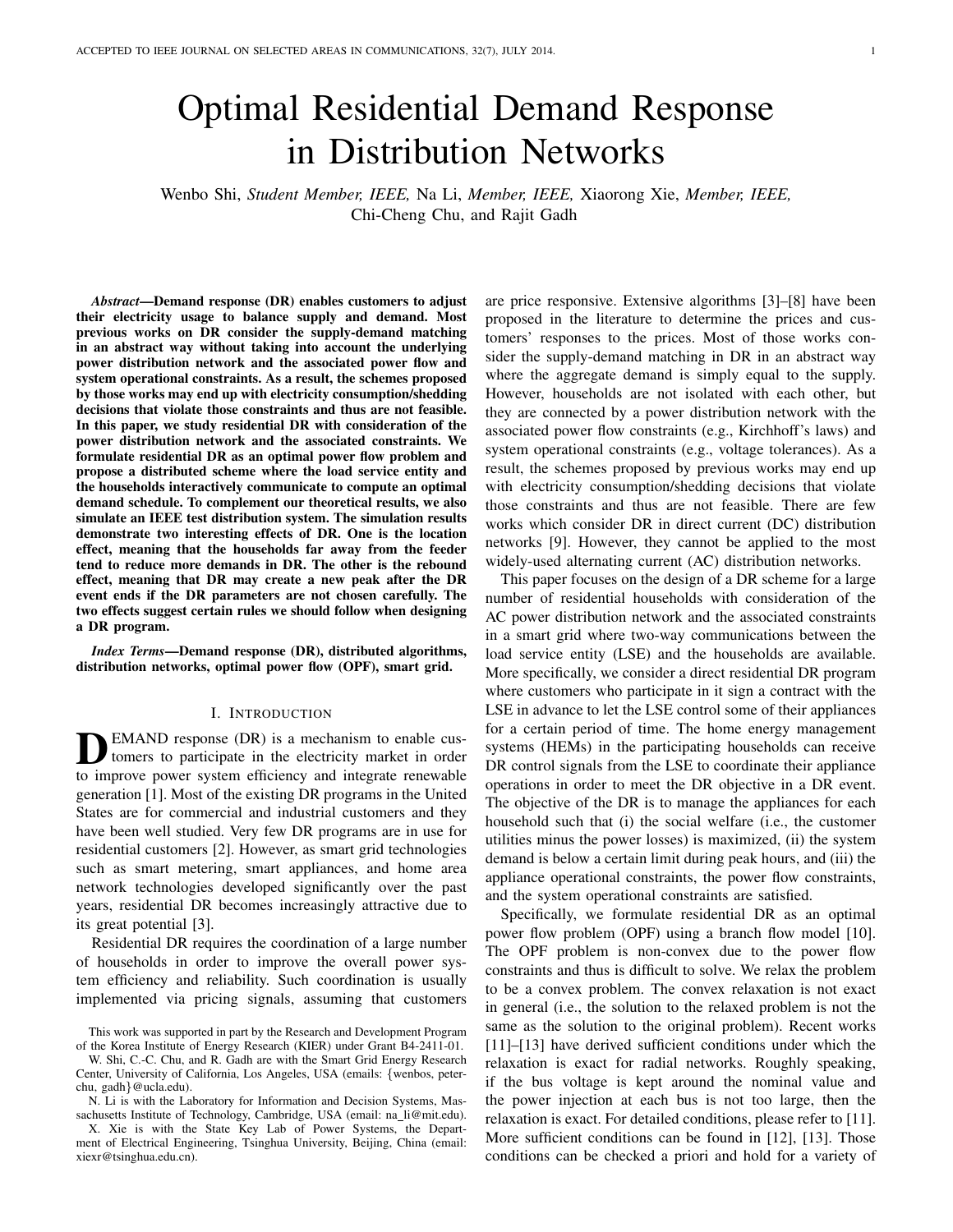IEEE standard distribution networks and real-world networks. Therefore, we focus on solving the relaxed OPF problem (OPF-r) in this paper. The OPF-r problem is a centralized optimization problem. To solve it in a distributed manner, we propose a DR scheme where the LSE and the HEMs in the households jointly compute an optimal demand schedule. In our proposed DR scheme, the HEM in each household keeps the private information locally (i.e., utility functions and appliance operational constraints) and the LSE has the system information (i.e., network topology, line impedances, power losses, etc.). Therefore, customer privacy (i.e., detailed appliance-level information) is protected in the DR process.

To complement our theoretical model, we apply the proposed DR scheme to an IEEE test radial distribution system [14]. The simulation results demonstrate the effectiveness of our proposed DR scheme and show two interesting effects of DR. One is the location effect meaning that the households far away from the feeder tend to reduce more demands in DR. The other is the rebound effect meaning that DR may create a new peak after the DR event ends if the DR parameters are not chosen carefully. The two effects suggest certain rules we should follow when designing a DR program.

The rest of the paper is organized as follows. We introduce the system model in Section II and propose the DR scheme in Section III. Simulation results and the discussions about the location effect and the rebound effect are provided in Section IV and conclusions are given in Section V.

## II. SYSTEM MODEL

This section describes the system model of the proposed distributed residential DR scheme. We give an overview of the system followed by the appliance model, the customer preference model, the distribution network model, and the DR model. Those models will be used for designing the DR scheme in the following section.

## *A. System Overview*

We consider a residential DR over a distribution network, which is operated by one LSE. In the network, each load bus is connected with a set of households and there are a total of H households  $\mathcal{H} := \{h_1, h_2, \ldots, h_H\}$  in the system. In each household  $h \in \mathcal{H}$ , there is a HEM system managing a set of appliances  $A_h := \{a_{h,1}, a_{h,2}, \ldots, a_{h,A}\}\$  such as air conditioners (ACs), electric vehicles (EVs), dryers, etc. The HEM is also connected with the LSE's communications network via a smart meter so that there is a two-way communication link between the LSE and the household [15]. Since most distribution networks are radial, we focus on only radial distribution networks in this paper. The overall system architecture is shown in Fig. 1.

We use a discrete-time model with a finite horizon in this paper. We consider a time period or namely a scheduling horizon which is divided into T equal intervals  $\Delta t$ , denoted by T. For each appliance  $a \in A_h$ , let  $p_{h,a}(t)$  and  $q_{h,a}(t)$  be the real power and reactive power it draws at time  $t \in \mathcal{T}$ . The complex power of the appliance can be denoted by  $s_{h,a}(t) := p_{h,a}(t) + \mathbf{i}q_{h,a}(t)$ . The HEM system in each



(a) An LSE's distribution network of  $H$  households.



(b) The HEM system in each household.

Fig. 1. An illustration of the system model.

household is able to gather the power consumption information of the appliances  $\{s_{h,a}(t)\}_{a \in A_h}$  and adjust the electricity usage to achieve certain energy efficiency for the customer. If the customer is enrolled in a DR program, the HEM system can receive DR events issued by the LSE. A DR event would request the participants to shed or reschedule their demands in exchange for some incentives. Although it is possible that customers can change their demands manually, a fully-automated system which can respond to DR events automatically is more favorable for residential customers [16]. To implement such an auto DR system, an intelligent control algorithm is needed for the HEM to manage the operations of the appliances in order to meet the DR objective.

## *B. Appliance Model*

Household appliances can be classified into three types in the context of DR: critical, interruptible, and deferrable loads [6]. Critical loads such as refrigerators, cooking, and critical lighting should not be shifted or shedded at any time. Interruptible loads such as ACs and optional lighting can be shedded during DR. Deferrable loads such as washers, dryers, and EVs can be shifted during DR but they are required to consume a certain minimum energy before deadlines to finish their tasks. Since critical loads cannot participate in DR, we do not consider them here.

For a given appliance  $a \in A_h$ , the relationship between the real power and the reactive power is given by the power factor  $\eta_{h,a}(t)$ :

$$
\eta_{h,a}(t) = \frac{p_{h,a}(t)}{|s_{h,a}(t)|}, \forall t \in \mathcal{T}.\tag{1}
$$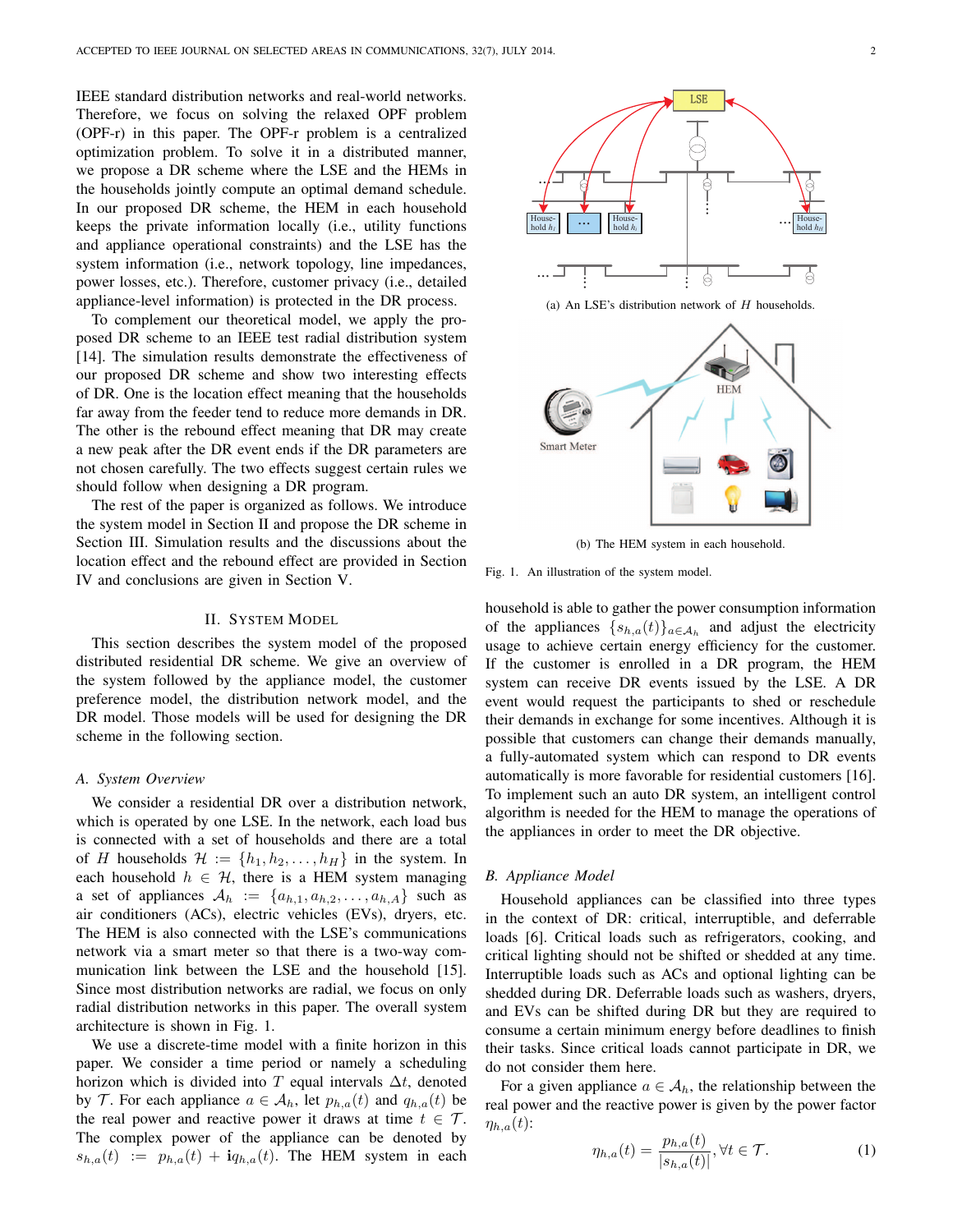And we characterize an appliance by a set of constraints on its demand vector  $\mathbf{p}_{h,a} := (p_{h,a}(t), t \in \mathcal{T}).$ 

Now we introduce the appliance operational constraints [7].

• For each appliance, the demand is constrained by a minimum and a maximum power denoted by  $p_{h,a}^{\min}(t)$  and  $p_{h,a}^{\max}(t)$ , respectively:

$$
p_{h,a}^{\min}(t) \le p_{h,a}(t) \le p_{h,a}^{\max}(t), \forall t \in \mathcal{T}.
$$
 (2)

Note that  $p_{h,a}^{\min}(t)$  and  $p_{h,a}^{\max}(t)$  can be also used to set the available working time for the appliance. For example, if the appliance cannot run at time t, then we set  $p_{h,a}^{\max}(t) =$  $p_{h,a}^{\min}(t)=0.$ 

• For thermostatically controlled appliances such as ACs and heaters, the constraint (2) alone is not enough. To model this kind of appliances, we need to find the relationship between the indoor temperature  $T_h^{\text{in}}(t)$  and the demand vector  $\mathbf{p}_{h,a}$  (refer to [7] or Section IV for details). We assume that the customer sets a most comfortable temperature  $T_h^{\text{comf}}(t)$  and there is a range of temperature that the customer can bear, denoted by  $[T_h^{\text{comf},\text{min}}, T_h^{\text{comf},\text{max}}]$ . In addition to (2), a thermostatically controlled appliance can be modeled as:

$$
T_h^{\text{comf,min}} \le T_h^{\text{in}}(t) \le T_h^{\text{comf,max}}, \forall t \in \mathcal{T}.
$$
 (3)

• For deferrable loads, the cumulative energy consumption of the appliances must exceed a certain threshold in order to finish their tasks before deadlines. Let  $E_{h,a}^{\min}$  and  $E_{h,a}^{\max}$ denote the minimum and maximum total energy that the appliance is required to consume, respectively. The constraint on the total energy consumed by a deferrable load is given by:

$$
E_{h,a}^{\min} \le \sum_{t \in \mathcal{T}} p_{h,a}(t) \Delta t \le E_{h,a}^{\max}.
$$
 (4)

# *C. Customer Preference Model*

We model customer preference in the DR using the concept of utility function from economics. The utility function  $U_{h,a}(\mathbf{p}_{h,a})$  quantifies a customer's benefit or comfort obtained by running an appliance  $a \in A_h$  using its demand vector  $\mathbf{p}_{h,a}$ . Depending on the type of the appliance, the utility function may take different forms [7].

• For interruptible loads, the utility is dependent on the power it draws at time  $t$  and may be time variant if the operation is time sensitive. For example, the utility function for interruptible loads can be defined as:

$$
U_{h,a}(\mathbf{p}_{h,a}) := \sum_{t \in \mathcal{T}} U_{h,a} (p_{h,a}(t), t).
$$
 (5)

• For thermostatically controlled appliances, the utility is related to the temperature  $T_h^{\text{in}}(t)$  and the most comfort temperature  $T_h^{\text{comf}}(t)$ . Therefore, the utility function can be defined in the form of:

$$
U_{h,a}(\mathbf{p}_{h,a}) := \sum_{t \in \mathcal{T}} U_{h,a} \left( T_h^{\text{in}}(t), T_h^{\text{comf}}(t) \right). \tag{6}
$$

TABLE I **NOTATIONS** 

| $V_i(t), v_i(t)$                     | complex voltage on bus $i$ with            |
|--------------------------------------|--------------------------------------------|
|                                      | $v_i(t) =  V_i(t) ^2$                      |
| $s_i(t) = p_i(t) + iq_i(t)$          | complex load on bus $i$                    |
| $I_{ij}(t)$ , $\ell_{ij}(t)$         | complex current from buses $i$ to $j$ with |
|                                      | $\ell_{ij}(t) =  I_{ij}(t) ^2$             |
| $S_{ij}(t) = P_{ij}(t) + iQ_{ij}(t)$ | complex power from buses $i$ to $j$        |
| $z_{ij} = r_{ij} + \mathbf{i}x_{ij}$ | impedance on line $(i, j)$                 |

• For deferrable loads, since a customer mainly concerns if the task can be finished before deadline, we define the utility as a function of the total energy consumption:

$$
U_{h,a}(\mathbf{p}_{h,a}) := U_{h,a}\left(\sum_{t \in \mathcal{T}} p_{h,a}(t)\Delta t\right). \tag{7}
$$

For the rest of the paper, we assume that the utility function  $U_{h,a}(\mathbf{p}_{h,a})$  is a continuously differentiable concave function for all  $h \in \mathcal{H}$ ,  $a \in \mathcal{A}_h$ .

# *D. Distribution Network Model*

A power distribution network can be modeled as a connected graph  $\mathcal{G} = (\mathcal{N}, \mathcal{E})$ , where each node  $i \in \mathcal{N}$  represents a bus and each link in  $\mathcal E$  represents a branch (line or transformer). The graph  $G$  is a tree for radial distribution networks. We denote a branch by  $(i, j) \in \mathcal{E}$ . We index the buses in N by  $i = 0, 1, \ldots, n$ , and bus 0 denotes the feeder which has a fixed voltage and flexible power injection. Table I summarizes the key notations used in modeling distribution networks for the ease of reference.

For each branch  $(i, j) \in \mathcal{E}$ , let  $z_{ij} := r_{ij} + \mathbf{i}x_{i,j}$  denote the complex impedance of the branch,  $I_{ij}(t)$  denote the complex current from buses i to j, and  $S_{ij}(t) := P_{ij}(t) + iQ_{ij}(t)$  denote the complex power flowing from buses  $i$  to  $j$ .

For each bus  $i \in \mathcal{N}$ , let  $V_i(t)$  denote the complex voltage at bus i and  $s_i(t) := p_i(t) + i q_i(t)$  denote the complex bus load. Specifically, the feeder voltage  $V_0$  is fixed and given.  $s_0(t)$  is the power injected to the distribution system. Each load bus  $i \in \mathcal{N} \setminus \{0\}$  supplies a set of households which are connected to the bus denoted by  $\mathcal{H}_i \subset \mathcal{H}$ . The aggregate load at each bus satisfies:

$$
s_i(t) = \sum_{h \in \mathcal{H}_i} \sum_{a \in \mathcal{A}_h} s_{h,a}(t), \forall i \in \mathcal{N} \setminus \{0\}, \forall t \in \mathcal{T}.
$$
 (8)

Given the radial distribution network  $G$ , the feeder voltage  $V_0$ , and the impedances  $\{z_{ij}\}_{(i,j)\in\mathcal{E}}$ , then the other variables including the power flows, the voltages, the currents, and the bus loads satisfy the following physical laws for all branches  $(i, j) \in \mathcal{E}$  and all  $t \in \mathcal{T}$ .

- Ohm's law:
- $V_i(t) V_j(t) = z_{ij} I_{ij}(t);$  (9)
- Power flow definition:

$$
S_{ij}(t) = V_i(t)I_{ij}^*(t); \t\t(10)
$$

• Power balance:

$$
S_{ij}(t) - z_{ij}|I_{ij}(t)|^2 - \sum_{k:(j,k)\in\mathcal{E}} S_{jk}(t) = s_j(t). \quad (11)
$$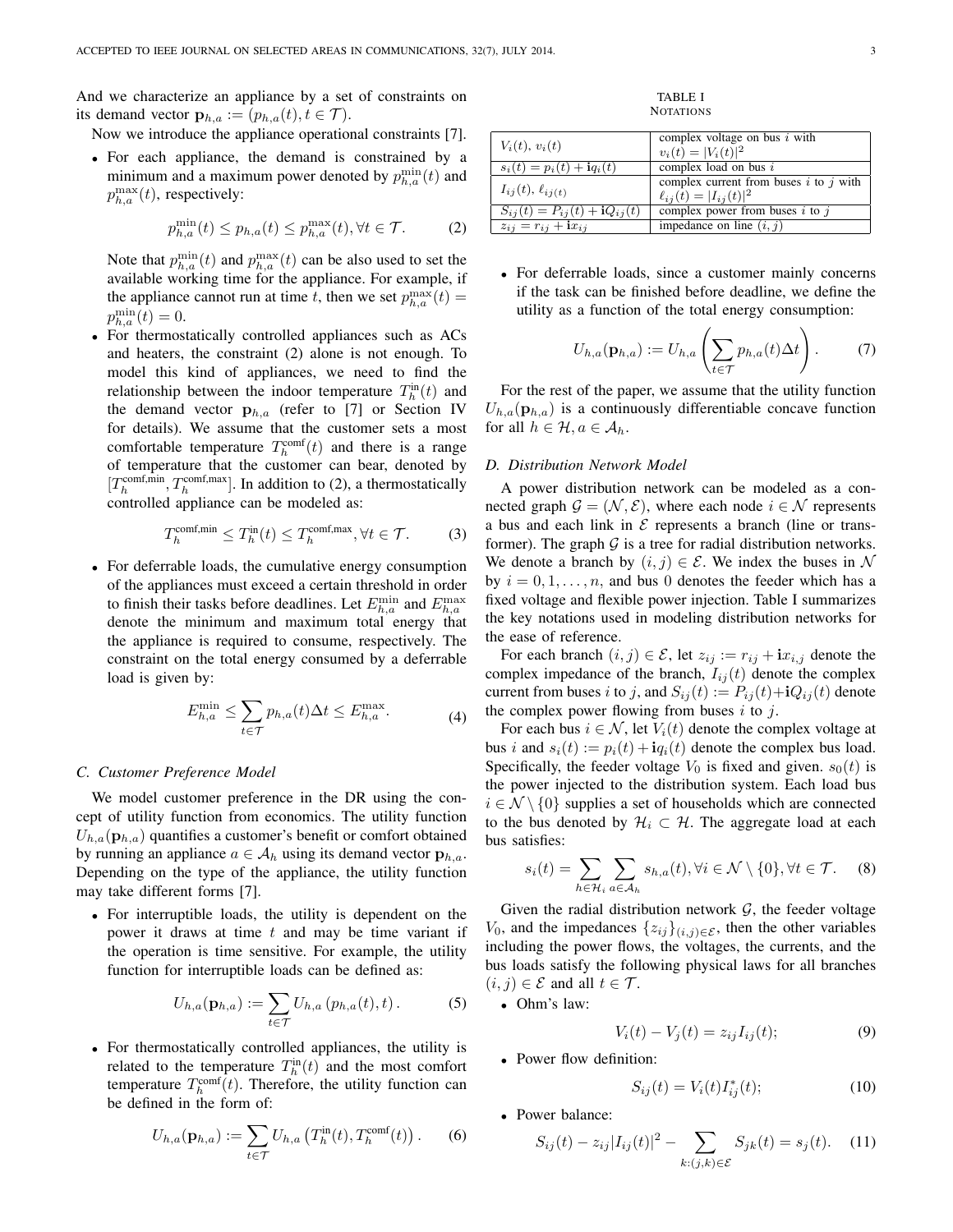Using equations  $(9)$ – $(11)$  and in terms of real variables, we have [17]:  $\forall (i, j) \in \mathcal{E}, \forall t \in \mathcal{T}$ ,

$$
p_j(t) = P_{ij}(t) - r_{ij}\ell_{ij}(t) - \sum_{k:(j,k)\in\mathcal{E}} P_{jk}(t),
$$
\n(12)

$$
q_j(t) = Q_{ij}(t) - x_{ij}\ell_{ij}(t) - \sum_{k:(j,k)\in\mathcal{E}} Q_{jk}(t),
$$
\n(13)

$$
v_j(t) = v_i(t) - 2(r_{ij}P_{ij}(t) + x_{ij}Q_{ij}(t)) + (r_{ij}^2 + x_{ij}^2)\ell_{ij}(t),
$$
\n(14)

$$
\ell_{ij}(t) = \frac{P_{ij}(t)^2 + Q_{ij}(t)^2}{v_i(t)},
$$
\n(15)

where  $\ell_{ij}(t) := |I_{ij}(t)|^2$  and  $v_i(t) := |V_i(t)|^2$ .

Equations  $(12)$ – $(15)$  define a system of equations in the variables  $(\mathbf{P}(t), \mathbf{Q}(t), \mathbf{v}(t), \mathbf{l}(t), \mathbf{s}(t))$ , where  $\mathbf{P}(t) :=$  $(P_{ij}(t), (i, j) \in \mathcal{E}), \mathbf{Q}(t) := (Q_{ij}(t), (i, j) \in \mathcal{E}), \mathbf{v}(t) :=$  $(v_i(t), i \in \mathcal{N} \setminus \{0\}),$   $\mathbf{l}(t) := (\ell_{ij}(t), (i, j) \in \mathcal{E})$ , and  $s(t) := (s_i(t), i \in \mathcal{N} \setminus \{0\})$ . The phase angles of the voltages and the currents are not included. But they can be uniquely determined for radial distribution networks [10].

# *E. DR Model*

The objective of the LSE is to deliver reliable and highquality power to the customers through the distribution network. However, during peak hours, the system demand may exceed the capacity or the LSE may need to use expensive generations to guarantee reliability. The voltages may also deviate significantly from their nominal values, which reduces power quality. Thus, in this paper, we study DR aiming at keeping the system demand under a certain limit while meeting the voltage tolerance constraints during peak hours.

A DR event can be defined by a schedule and a demand limit  $(\mathcal{T}_d, s_{\text{max}})$ , where  $\mathcal{T}_d \subseteq \mathcal{T}$  is the schedule which specifies the start time and the end time of the DR event and  $s_{\text{max}}$  is the demand limit imposed by either the system capacity or the LSE according to the supply.

Given the DR event, the system demand constraint can be modeled as:

$$
|s_0(t)| \le s_{\text{max}}, \forall t \in \mathcal{T}_d,\tag{16}
$$

where  $s_0(t)$  is the total complex power injected to the distribution system and it is given by:

$$
s_0(t) = \sum_{j:(0,j)\in\mathcal{E}} S_{0j}(t), \forall t \in \mathcal{T}.
$$
 (17)

We also consider the voltage tolerance constraints in the distribution network which keep the magnitudes of the voltage at each load bus within a certain range during a DR event:

$$
V_i^{\min} \le |V_i(t)| \le V_i^{\max}, \ \forall i \in \mathcal{N} \setminus \{0\}, \forall t \in \mathcal{T}_d. \tag{18}
$$

The allowed voltage range for different distribution systems can be found in the standard [18].

The objective of the proposed DR scheme is to find a set of optimal demand vectors to maximize the aggregate utilities of the appliances in the households and minimize the power losses in the distribution network subject to the appliance operational constraints, the power flow constraints, the system demand constraint, and the system operational constraints (voltage tolerances).

We define  $\mathbf{P} := (\mathbf{P}(t), t \in \mathcal{T}), \mathbf{Q} := (\mathbf{Q}(t), t \in \mathcal{T}), \mathbf{v} :=$  $(\mathbf{v}(t), t \in \mathcal{T}), \mathbf{1} := (\mathbf{l}(t), t \in \mathcal{T}), \mathbf{s}_{h,a} := (s_{h,a}(t), t \in \mathcal{T}),$ and  $\mathbf{s} := (\mathbf{s}_{h,a}, h \in \mathcal{H}, a \in \mathcal{A}_h)$ . The residential DR can be formulated as an OPF problem. OPF:

$$
\max_{\mathbf{P},\mathbf{Q},\mathbf{v},\mathbf{l},\mathbf{s}} \qquad \sum_{h\in\mathcal{H}} \sum_{a\in\mathcal{A}_h} U_{h,a}(\mathbf{p}_{h,a}) - \kappa \sum_{t\in\mathcal{T}} \sum_{(i,j)\in\mathcal{E}} r_{ij}\ell_{ij}(t)
$$
\n
$$
\text{s.t.} \qquad (1) - (4), (8), (12) - (18),
$$

where  $U_{h,a}(\mathbf{p}_{h,a})$  is defined by (5)–(7); (1)–(4) are the appliance operational constraints;  $(8)$ ,  $(12)$ – $(15)$  are the power flow constraints; (16) and (17) are the system demand constraints; (18) is the voltage tolerance constraint; and  $\kappa$  is a parameter to trade off between customer utility maximization and power loss minimization. A large  $\kappa$  means that the LSE is more self-interested in minimizing the power losses rather than maximizing the customer utilities.

## III. DISTRIBUTED DR SCHEME

In this paper, we focus on developing a scalable distributed DR scheme rather than a centralized scheme due to the large number of appliances that need to be managed by the scheme. Moreover, the proposed DR scheme also needs to protect the privacy for the residential customers. To design such a distributed DR scheme, we relax the previous OPF problem to be a convex problem and propose a distributed algorithm to solve it. The convexity of the relaxed OPF problem guarantees the convergence of the distributed algorithm.

## *A. Convexification of OPF*

The previous OPF problem is non-convex due to the quadratic equality constraint in (15) and thus is difficult to solve. Moreover, most decentralized algorithms require convexity to ensure convergence [19]. We therefore relax them to inequalities:

$$
\ell_{ij}(t) \ge \frac{P_{ij}(t)^2 + Q_{ij}(t)^2}{v_i(t)}, \ \forall (i, j) \in \mathcal{E}, \forall t \in \mathcal{T}.
$$
 (19)

Now we consider the following convex relaxation of OPF. OPF-r:

$$
\max_{\mathbf{P},\mathbf{Q},\mathbf{v},\mathbf{l},\mathbf{s}} \quad \sum_{h \in \mathcal{H}} \sum_{a \in \mathcal{A}_h} U_{h,a}(\mathbf{p}_{h,a}) - \kappa \sum_{t \in \mathcal{T}} \sum_{(i,j) \in \mathcal{E}} r_{ij} \ell_{ij}(t)
$$
\n
$$
\text{s.t.} \quad (1) - (4), (8), (12) - (14), (16) - (19).
$$

OPF-r provides an upper bound to OPF. For an optimal solution of OPF-r, if the equality in (19) is attained at the solution, then it is also an optimal solution of OPF. We call OPF-r an exact relaxation of OPF if every solution to OPF-r is also a solution of OPF, and vice versa.

The sufficient conditions under which OPF-r is an exact relaxation of OPF for radial distribution networks have been derived in previous works [11]–[13]. Roughly speaking, if the bus voltage is kept around the nominal value and the power injection at each bus is not too large, then the relaxation is exact. For detailed conditions, please refer to [11]. More sufficient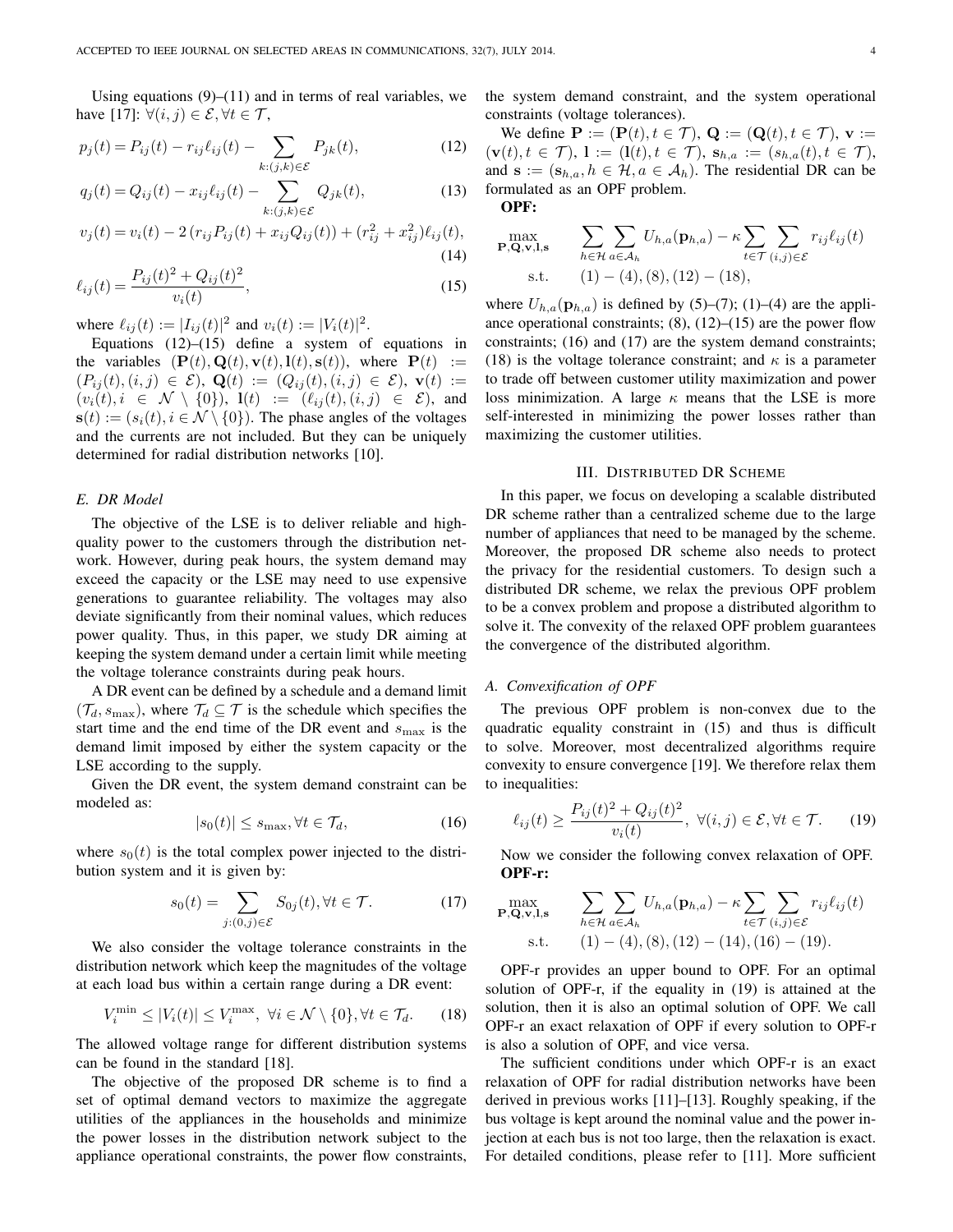conditions can be found in [12], [13]. Those conditions are verified to hold for many IEEE standard distribution networks and real-world networks. When OPF-r is an exact relaxation of OPF, we can focus on solving the convex optimization problem OPF-r. In this paper, we assume that the conditions for exact relaxation of OPF to OPF-r specified in [11]–[13] hold for the radial distribution network and therefore OPF-r is an exact relaxation of OPF and strong duality holds for OPF-r.

## *B. Distributed Algorithm*

To solve OPF-r in a centralized way, it requires not only the distribution network information but also the private information of the appliances (i.e., utility functions and schedules). In order to protect customer privacy and make the DR scalable, we propose a distributed DR scheme to solve the OPFr problem using the predictor corrector proximal multiplier (PCPM) algorithm (refer to [20] or the appendix for details).

Initially set  $k \leftarrow 0$ . The HEM in each household  $h \in \mathcal{H}$ sets the initial demand schedule  $s_{h,a}^k$  for each appliance  $a \in A_h$  according to its preferable demand schedule. The HEM then communicates its aggregate demand schedule  $\mathbf{s}_h^k := \sum_{a \in A_h} \mathbf{s}_{h,a}^k$  to the LSE. In the meantime, the LSE randomly chooses the initial  $s_i^k(t) := p_i^k(t) + i q_i^k(t)$  and two virtual control signals  $\{\mu_i^k(t)\}_{t \in \mathcal{T}}$ ,  $\{\lambda_i^k(t)\}_{t \in \mathcal{T}}$  for each bus  $i \in \mathcal{N} \setminus \{0\}.$ 

At the beginning of the  $k$ -th step, the LSE sends two DR control signals  $\hat{\mu}_i^k(t) := \mu_i^k(t) + \gamma \left( \sum_{h \in \mathcal{H}_i} p_h^k(t) - p_i^k(t) \right)$ and  $\hat{\lambda}_i^k(t) := \lambda_i^k(t) + \gamma \left( \sum_{h \in \mathcal{H}_i} q_h^k(t) - q_i^k(t) \right)$  to the HEMs in households  $h \in \mathcal{H}_i$  for all  $t \in \mathcal{T}$ , where  $\gamma$  is a positive constant. Then,

• The HEM in each household  $h \in \mathcal{H}_i$  solves the following problem for each appliance  $a \in A_h$ . DR-household:

$$
\max_{\mathbf{s}_{h,a}} \qquad U_{h,a}(\mathbf{p}_{h,a}) - (\hat{\boldsymbol{\mu}}_i^k)^T \mathbf{p}_{h,a} - (\hat{\boldsymbol{\lambda}}_i^k)^T \mathbf{q}_{h,a} \n- \frac{1}{2\gamma} ||\mathbf{p}_{h,a} - \mathbf{p}_{h,a}^k||^2 - \frac{1}{2\gamma} ||\mathbf{q}_{h,a} - \mathbf{q}_{h,a}^k||^2 \n\text{s.t.} \qquad (1) - (4),
$$

where  $\hat{\mu}_i^k := (\hat{\mu}_i^k(t), t \in \mathcal{T})$  and  $\hat{\lambda}_i^k := (\hat{\lambda}_i^k(t), t \in \mathcal{T})$ . The optimal  $s_{h,a}^*$  is set as  $s_{h,a}^{k+1}$ .

The LSE solves the following problem for each time  $t \in$  $\mathcal{T}.$ 

# DR-LSE:

$$
\max_{\mathbf{P}(t), \mathbf{Q}(t), \quad (\hat{\boldsymbol{\mu}}^k(t))^T \mathbf{p}(t) + (\hat{\boldsymbol{\lambda}}^k(t))^T \mathbf{q}(t)
$$
\n
$$
\mathbf{v}(t), \mathbf{l}(t), \mathbf{s}(t)
$$
\n
$$
-\kappa \sum_{(i,j) \in \mathcal{E}} r_{ij} \ell_{ij}(t) - \frac{1}{2\gamma} ||\mathbf{p}(t) - \mathbf{p}^k(t)||^2
$$
\n
$$
-\frac{1}{2\gamma} ||\mathbf{q}(t) - \mathbf{q}^k(t)||^2
$$
\n
$$
\text{s.t.} \quad (12) - (14), (16) - (19),
$$

where  $\hat{\mu}^k(t) := (\hat{\mu}_i^k(t), i \in \mathcal{N} \setminus \{0\})$  and  $\hat{\lambda}^k(t) :=$  $(\hat{\lambda}_i^k(t), i \in \mathcal{N} \setminus \{0\})$ . The optimal  $\mathbf{s}^*(t)$  is set as  $\mathbf{s}^{k+1}(t)$ .

## Algorithm 1 - The Proposed Distributed DR Scheme.

- 1: **initialization**  $k \leftarrow 0$ . The HEM sets the initial  $s_{h,a}^k$  and returns the aggregate demand schedule  $s_h^k$  to the LSE. The LSE sets the initial  $\mu_i^k(t)$ ,  $\lambda_i^k(t)$  and the initial  $s_i^k(t)$  randomly.
- 2: repeat
- 3: The LSE updates  $\hat{\mu}_i^k(t)$  and  $\hat{\lambda}_i^k(t)$  and sends the DR control signals  $\hat{\mu}_i^k$  and  $\hat{\lambda}_i^k$  to the HEMs in the households  $h \in \mathcal{H}_i$ .
- 4: The HEM in each household calculates a new demand schedule  $s_{h,a}^{k+1}$  for each appliance  $a \in A_h$  by solving the DRhousehold problem.
- 5: The LSE computes a new  $s^{k+1}(t)$  for each time  $t \in \mathcal{T}$  by solving the DR-LSE problem.
- 6: The HEM communicates the aggregate demand schedule  $\mathbf{s}_h^{k+1}$ to the LSE.
- 7: The LSE updates  $\mu_i^{k+1}(t)$  and  $\lambda_i^{k+1}(t)$ .
- 8:  $k \leftarrow k + 1$ .
- 9: until convergence

At the end of the  $k$ -th step, the HEM in household h communicates its aggregate demand schedule  $s_h^{k+1} := \sum_{a \in A_h} s_{h,a}^{k+1}$  to the LSE and the LSE updates  $\mu_i^{k+1}(t) :=$  $\mu_i^k(t) + \gamma \left( \sum_{h \in \mathcal{H}_i} p_h^{k+1}(t) - p_i^{k+1}(t) \right)$  and  $\lambda_i^{k+1}(t) := \lambda_i^k(t) +$  $\gamma\left(\sum_{h\in\mathcal{H}_i}q_h^{k+1}(t)-q_i^{k+1}(t)\right)$  for all  $i\in\mathcal{N}\setminus\{0\}$  and all  $t \in \mathcal{T}$ . Set  $k \leftarrow k+1$ , and repeat the process until convergence.

A complete description of the proposed DR scheme can be found in Algorithm 1. When  $\gamma$  is small enough, the above algorithm will converge to the optimal solution of OPF-r which is also the optimal solution of OPF if the relaxation is exact, and  $\left(\sum_{h \in \mathcal{H}_i} p_h^k(t) - p_i^k(t)\right)$  and  $\left(\sum_{h \in \mathcal{H}_i} q_h^k(t) - q_i^k(t)\right)$ will converge to zero [20]. As we can see, the LSE and the HEMs in the households interactively communicate to compute the optimal demand schedule. Therefore, the two-way communications network in the distribution system is crucial to implement the proposed DR scheme. Notice that after the LSE and the customers jointly compute the optimal demand schedule over  $t \in \mathcal{T}$ , the LSE only controls the demands during the DR period according to the optimal schedule over  $t \in \mathcal{T}_d$ . The customers may or may not follow the optimal demand schedule exactly for the rest of the time  $\mathcal{T} \setminus \mathcal{T}_d$ .

In the proposed DR scheme, the private information of the customer including the utility functions  $U_{h,a}(\mathbf{p}_{h,a})$  and the appliance operational constraints  $(1)$ – $(4)$  appears only in the DR-household problem which is solved by the HEM owned by the customer. The LSE solves the DR-LSE problem using the system information including the power flow constraints  $(12)$ – $(14)$  and  $(19)$ , the system demand constraints  $(16)$  and (17), the voltage tolerance constraints (18), and the power losses  $\sum_{(i,j)\in \mathcal{E}} r_{ij} \ell_{ij}(t)$ . Therefore, there is no appliance-level information gathered by the LSE and customer privacy can be protected in the DR process.

# IV. PERFORMANCE EVALUATION

In this section, we demonstrate the proposed DR scheme by applying it to an IEEE standard distribution system. We first describe the distribution system used in the simulation and give the parameters of the scheme. Then we present the simulation results of the proposed DR scheme and discuss the interesting effects that we observe from the simulation.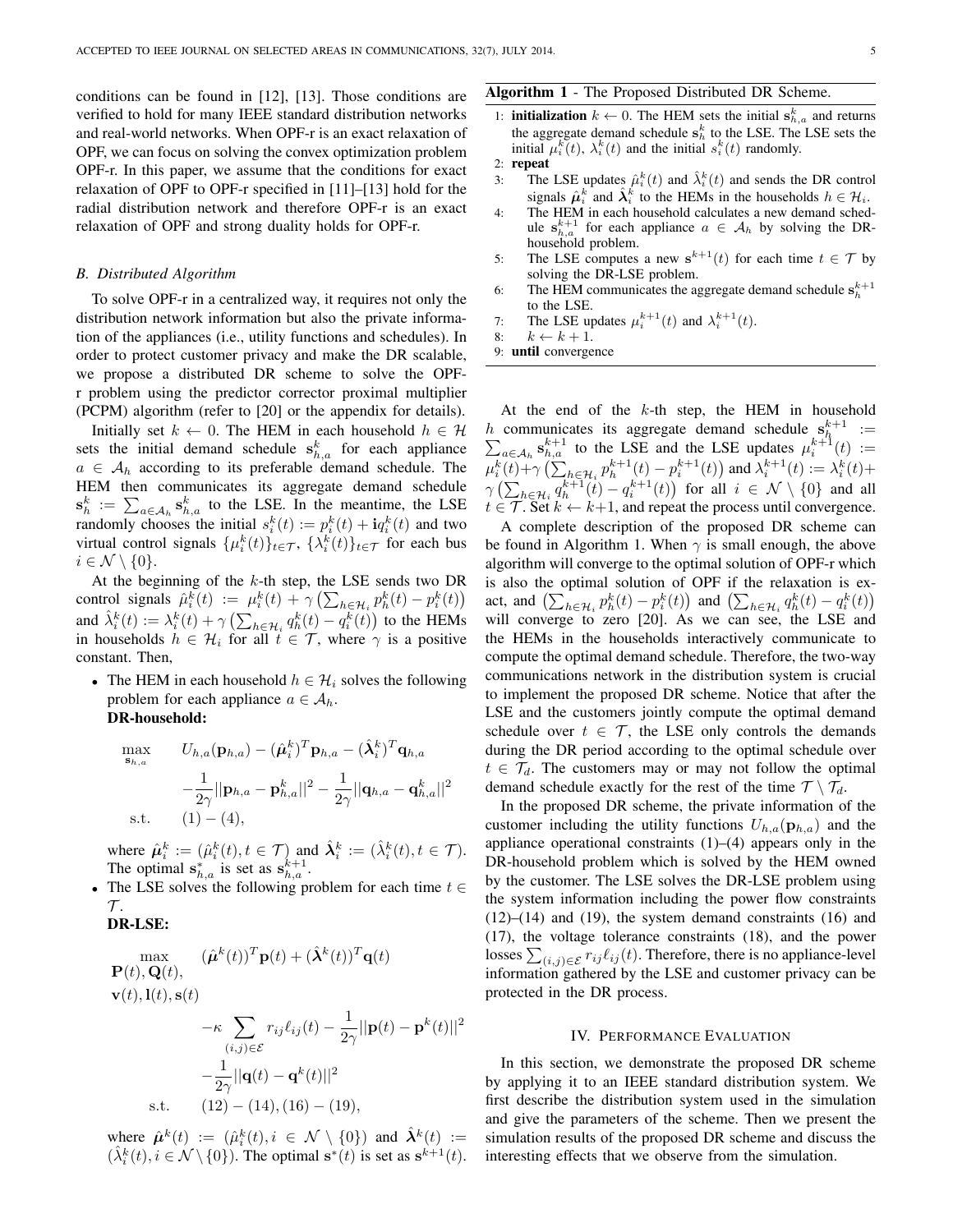

Fig. 2. The modified IEEE standard distribution system.

## *A. Simulation Setup*

We use the IEEE 13-node test feeder [14] as the power distribution system which is shown in Fig.  $2<sup>1</sup>$  We assume that there are 10 households connected to each load bus. In the simulation, a day starts from 8 am. The time interval  $\Delta t$  in the model is one hour and we denote a day by  $\mathcal{T}_D := \{8, 9, \ldots, 24, 1, \ldots, 7\}$  where each  $t \in \mathcal{T}_D$  denotes the hour of  $[t, t + 1]$ . The scheduling horizon  $T$  used by the LSE to calculate the optimal DR strategy is chosen to be  $\mathcal{T} := \{t_s, t_s + 1, \ldots, 7\} \subseteq \mathcal{T}_D$ , where  $t_s$  is the time that the DR event starts.

A total of 6 different appliances including ACs, EVs, washers, dryers, lighting, and plug loads are considered in the simulation. The power factor of each appliance  $\eta_{h,a}(t)$  is assumed to be constant and its value is selected randomly from [0.8, 0.9]. We further assume that there is a preferable demand schedule (i.e., the baseline power consumption without any DR incentives) for each appliance denoted by  $\mathbf{p}_{h,a}^{\text{pref}} := (p_{h,a}^{\text{pref}}(t), t \in$  $\mathcal T$ ). Detailed descriptions for the appliances are given as follows.

*1) ACs:* An AC is a thermostatically controlled appliance. Let  $T_h^{\text{out}}(t)$  denote the outside temperature. We assume that the indoor temperature evolves according to [7]:

$$
T_h^{\text{in}}(t) = T_h^{\text{in}}(t-1) + \alpha \left( T_h^{\text{out}}(t) - T_h^{\text{in}}(t-1) \right) + \beta p_{h,a}(t),
$$
\n(20)

where  $\alpha$  and  $\beta$  are the thermal parameters of the environment and the appliance, respectively.  $\alpha$  is a positive constant and  $\beta$ is positive if the AC is running in the heating mode or negative in the cooling mode. Using (20), we define the utility of an AC as  $U_{h,a}\left(T^{\text{in}}_h(t), T^{\text{comf}}_h(t)\right) := c_{h,a} - b_{h,a}\left(T^{\text{in}}_h(t) - T^{\text{comf}}_h(t)\right)^2$ , where  $b_{h,a}$  and  $c_{h,a}$  are positive constants.



Fig. 3. Outside temperature of a day.

In the simulation, we choose the thermal parameters as  $\alpha = 0.9$  and  $\beta$  is chosen randomly from [-0.008, -0.005]. The outside temperature of the day is given in Fig. 3 which is a typical summer day in Southern California. For each household, we assume the comfortable temperature range to be [70F, 79F] and the most comfortable temperature  $T_h^{\text{conf}}(t)$ is chosen randomly from [73F, 76F]. The maximum and minimum power are  $p_{h,a}^{\max} = 4kW$  and  $p_{h,a}^{\min} = 0kW$ , respectively. *2) EVs:* An EV is a deferrable load. We assume that the EV arriving time  $t_{h,e}$  is randomly chosen from [17, 19]. It starts charging immediately after arriving and must finish charging before  $t = 6$ . The maximum and minimum charging rates are  $p_{h,a}^{\max}$  = 3kW and  $p_{h,a}^{\min}$  = 0kW, respectively. The maximum charging requirement  $E_{h,a}^{\text{max}}$  is chosen randomly from [20kWh, 24kWh] and  $E_{h,a}^{\min}$  is chosen randomly from [15kWh, 18kWh]. The utility function is in the form of  $U_{h,a}(\mathbf{p}_{h,a}) := b_{h,a} \left( \sum_{t \in \mathcal{T}} p_{h,a}(t) \right) - \sum_{t \in \mathcal{T}} t | p_{h,a}(t)$  $p_{h,a}^{\text{pref}}(t)|+c_{h,a}.$ 

*3) Washers:* A washer is a deferrable load. Its starting time  $t_{h,w}$  is chosen randomly from  $[t_{h,e}, 20]$ . It must finish its job within 2 hours. The maximum and minimum power are  $p_{h,a}^{\max}$  = 700W and  $p_{h,a}^{\min}$  = 0W, respectively. The maximum energy requirement  $E_{h,a}^{\max}$  is chosen randomly from [900Wh, 1200Wh] and  $E_{h,a}^{\min}$  is chosen randomly from [600Wh, 800Wh]. The utility function takes the same form as that of an EV.

*4) Dryers:* A dryer is a deferrable load. It starts working at  $t_{h,w}$  +2 and must finish before  $t = 1$ . The maximum and minimum power are  $p_{h,a}^{\max} = 5 \text{kW}$  and  $p_{h,a}^{\min} = 0 \text{kW}$ , respectively. The maximum energy requirement  $E_{h,a}^{\text{max}}$  is chosen randomly from [7.5kWh, 10kWh] and  $E_{h,a}^{\min}$  is chosen randomly from [4kWh, 5kWh]. The utility function takes the same form as that of an EV.

*5) Lighting:* Lighting is an interruptible load. Its working time is  $[19, 24]$  ∪  $[1, 7]$ . The maximum and minimum power are  $p_{h,a}^{\max} = 1.0$ kW and  $p_{h,a}^{\min} = 0.5$ kW, respectively. The utility function takes the form of  $U_{h,a}(p_{h,a}(t), t) := c_{h,a}$  $b_{h,a}(p_{h,a}(t)-p_{h,a}^{\text{pref}}(t))^{2}.$ 

*6) Plug Loads:* Plug loads include other common household appliances such as TVs, home theaters, PCs, etc. They belong to interruptible loads. The maximum and minimum power are  $p_{h,a}^{\max} = 500W$  and  $p_{h,a}^{\min} = 0W$ , respectively. The utility function takes the same form as that of lighting.

<sup>&</sup>lt;sup>1</sup>In order to exemplify the effect of DR on both the households and the distribution network, we made several changes to the standard IEEE 13-node test feeder: the inline transformer between node 633 and node 634 is omitted, the switch between node 671 and node 692 is closed, and the line lengths are increased by 5 times. The feeder has a nominal voltage of 4.16kV. Since our focus is on residential customers, we assume that there is a secondary distribution transformer at each load bus which scales the voltage down to 120/240V to serve multiple households.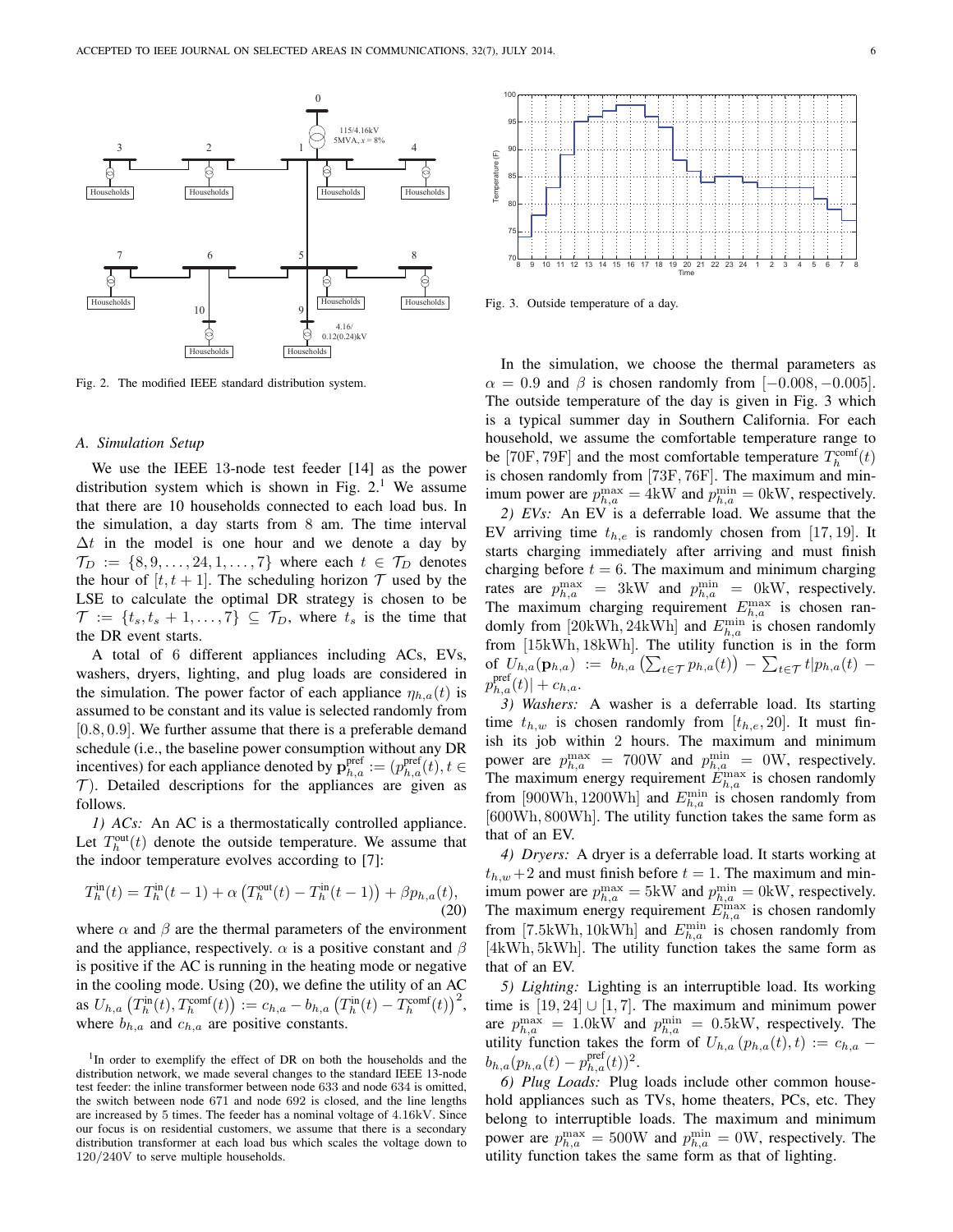

Fig. 4. Load profile of the feeder  $|s_0(t)|$  without and with DR.



Fig. 5. Minimum bus voltage profile without and with DR.

# *B. Case Study*

We simulate our proposed DR scheme in the modified IEEE standard distribution system. The voltage at the feeder  $V_0$ is assumed to be fixed at 4.16kV and there are no voltage regulators or capacitors on the distribution lines. The minimum allowed voltage at each load bus  $V_i^{\text{min}}$  is set to be 4.05kV [18]. The parameters in our proposed DR scheme are chosen as  $\kappa := 0.01$  and  $\gamma := 0.25$ .

We use the preferable schedules of the appliances as the baseline in the simulation. More specifically, the AC keeps the indoor temperature to the most comfortable temperature  $T_h^{\text{comf}}(t)$  all day. The EV, the washer, and the dryer run at their maximum power  $p_{h,a}^{\max}(t)$  until the maximum energy requirement  $E_{h,a}^{\max}$  is met. Lighting and the plug loads use the power as they request.

The load profile of the feeder  $|s_0(t)|$  without DR is shown by the dashed line in Fig. 4. It can be seen that the system demand is low for most of the day. The peak starts at  $t = 19$ and lasts until  $t = 23$ . The dashed line in Fig. 5 shows the minimum bus voltage in the distribution network over time. It can be seen that the minimum bus voltage is below the voltage rating during the peak hours. By comparing Fig. 4 with Fig. 5, we can find that there is a significant correlation between the load level and the voltage drop. The higher the demand is, the more significant the voltage drop is.



Fig. 6. Load profile of the appliances in one of the households without and with DR.

To simulate a DR event, we need to choose the DR parameters including the demand limit  $s_{\text{max}}$  and the schedule  $\mathcal{T}_d$ . In our simulation, we assume that the LSE imposes a demand limit of  $s_{\text{max}} = 0.6$ MVA during the time period [19, 24]. The DR period is chosen in a way to prevent the rebound effect which will be discussed later.

The simulated load profile of the feeder  $|s_0(t)|$  with DR is shown by the solid line in Fig. 4. Note that the LSE only controls the demands during the peak hours (shown by red). The load profile after the DR ends is based on the optimal demand schedules produced by our proposed DR scheme. The customers may or may not follow the optimal demand schedules. From Fig. 4, it can be seen that our proposed DR scheme can effectively manage the appliances of the households in the distribution network to keep the system demand under the demand limit during the DR event. The solid line in Fig. 5 shows the minimum bus voltage profile with DR. We can see that in addition to keep the system demand below the limit, our proposed DR scheme is also able to maintain the bus voltage levels within the allowed range during the DR event.

Fig. 6 shows the load profile of the appliances in one of the households without and with DR. Both load shifting and load shedding can be found in the figure: the deferrable loads (the EV and the dryer) are shifted and the total energy that the dryer consumes is reduced. If we compare the daily system demand without and with DR, we can find a demand reduction of 0.05MVA which is about 3% of the daily system demand.

Fig. 7 and Fig. 8 show the dynamics of the proposed distributed DR scheme. As we can see from the figures, both DR-household and DR-LSE converge fast in the simulation. For all the simulations, we also verify that the solution to the centralized OPF-r problem is the same as the solution to the distributed algorithm using the CVX package [21]. We further verify that the equality in (19) is attained in the optimal solution to OPF-r, i.e., OPF-r is an exact relaxation of OPF.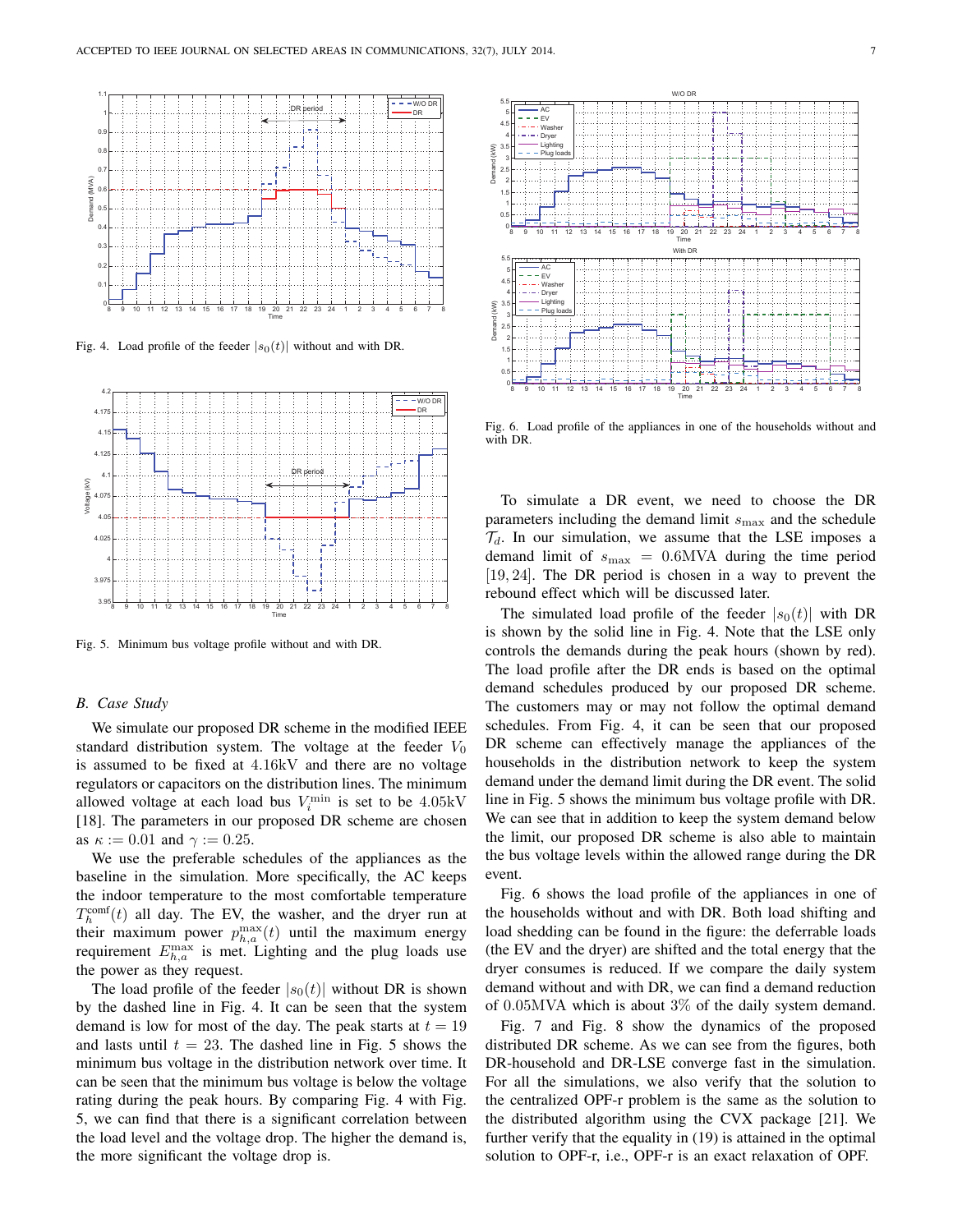

Fig. 7. Dynamics of DR-household: the aggregate real power at bus 8.



Fig. 8. Dynamics of DR-LSE: the real power injected to the system  $p_0$ .

# *C. Discussions*

*1) Location Effect:* Fig. 9 and Fig. 10 show the aggregate load profile of the households at each load bus  $|s_i(t)|$  without and with DR, respectively. By comparing the two figures, it can be found that the loads at the buses far away from the feeder (buses 5–10) contribute more than the loads at the buses close to the feeder (buses 1–4) to the demand reduction in the DR event. The shifted demands from on-peak hours to off-peak hours are largely from the buses far away from the feeder.

The reason for this location effect is due to both the power loss minimization and the voltage regulation in DR. The power loss and voltage drop along the distribution line are related to not only the load level but also the length of the line. As the length of the distribution line increases, the impedance of the line increases, leading to a higher power loss and voltage drop. Therefore, in order to decrease the total power injection into the distribution system, which includes both the total power consumption and the power losses, and also to meet the voltage tolerance constraints, the households at the buses far away from the feeder must shed or shift more demands than the households at the buses close to the feeder. This location effect implies a potential fairness issue in DR since the impacts of DR on the households are not the same. The LSE may need to set the DR incentives given to the households differently based on their locations in the network. Mechanisms to compensate such location discrimination can be developed in the future.



Fig. 9. Aggregate load profile of the households at each bus without DR.



Fig. 10. Aggregate load profile of the households at each bus with DR.

*2) Rebound Effect:* In the previous simulation, we use the DR schedule [19, 24]. An interesting rebound effect of DR can be observed if we reduce the DR period by one hour. The simulation result using the new schedule [19, 23] is shown in Fig. 11. It can be seen from the figure that although our proposed DR scheme is effective to keep the system demand below the demand limit during the DR period [19, 23], it creates a rebound peak about 0.8MVA at  $t = 24$  right after the DR event ends. The rebound effect is not desirable because the new peak brings the same problems to the system as the old peak.

The reason for this rebound effect is that when the DR shifts the peak demands to off-peak periods, it may create another peak. The rebound effect shown in our simulation suggests that the LSE should choose the DR parameters (i.e., the demand limit and the DR schedule) carefully when designing a DR event. Since the demand limit is usually determined by the system capacity and the power supply, the freedom of the design lies mainly in the DR schedule. Both the load profile and the voltage profile need to be considered when determining the DR schedule because the time needed for the demand reduction and the voltage regulation may not be the same. A protection time period may also be needed in the DR schedule to prevent the rebound effect. In our pervious simulation, the protection period is one hour. Heuristic methods can be developed for the LSE to set the length of the protection period in the future.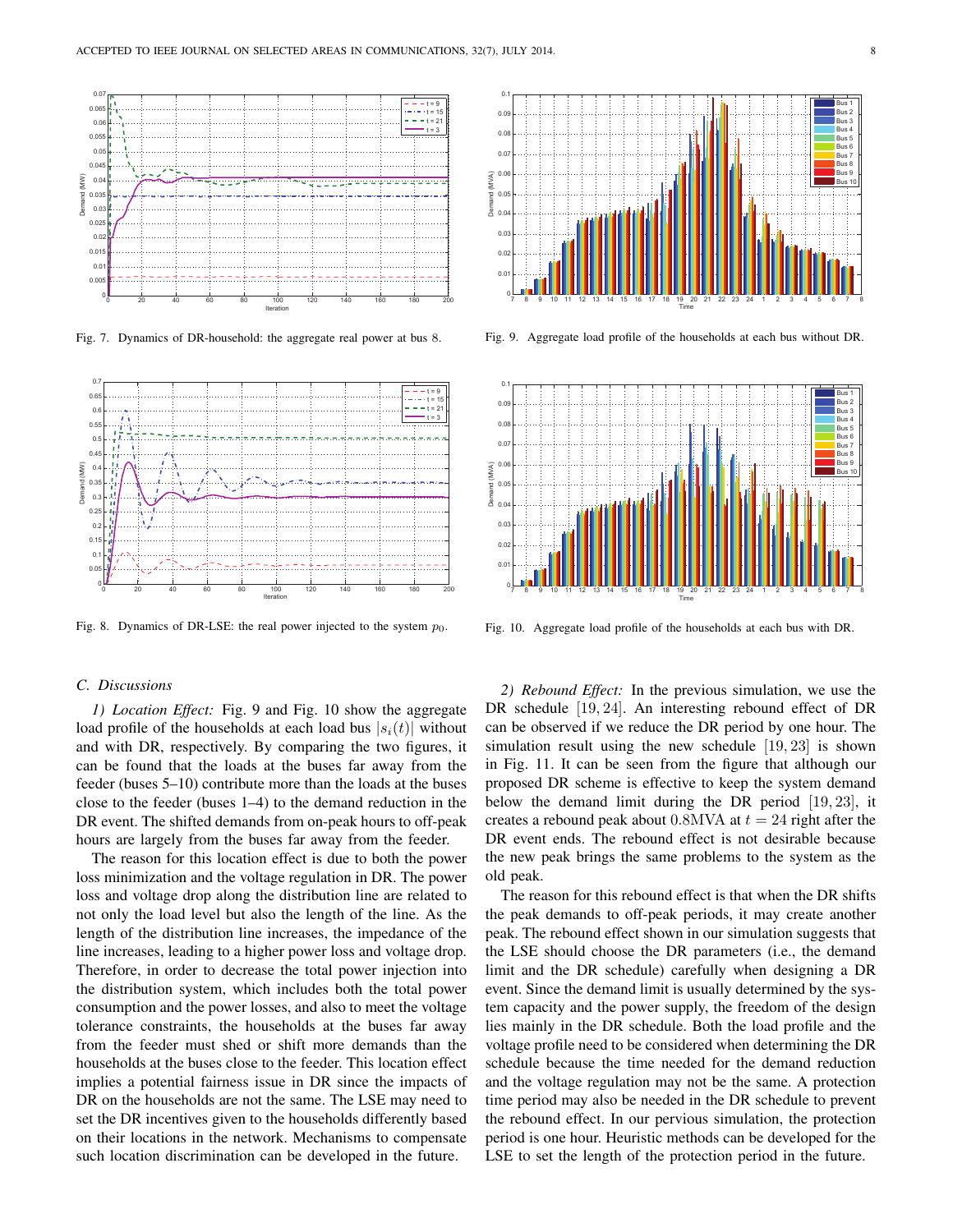

Fig. 11. Rebound effect of DR.

#### V. CONCLUSIONS

In this paper, we study residential DR with consideration of the underlying AC power distribution network and the associated power flow and system operational constraints. This residential DR is modeled as an OPF problem. We then relax the non-convex OPF problem to be a convex problem and propose a distributed DR scheme for the LSE and the households to jointly compute an optimal demand schedule. Using an IEEE test distribution system as an illustrative example, we demonstrate two interesting effects of DR. One is the location effect, meaning that the households far away from the feeder tend to reduce more demands in DR. The other is the rebound effect, meaning that DR may create a new peak after the DR event ends if the DR parameters are not chosen carefully. The two effects suggest certain rules we should follow when designing a DR program. Future work includes designing compensation mechanisms for the location discrimination and heuristic methods to deal with the rebound effect.

## **REFERENCES**

- [1] L. T. Berger and K. Iniewski, *Smart Grid: Applications, Communications, and Security*. Wiley, Apr. 2012.
- [2] *Assessment of Demand Response and Advanced Metering*. Federal Energy Regulatory Commission, Dec. 2012.
- [3] Y. Li, B. L. Ng, M. Trayer, and L. Liu, "Automated residential demand response: Algorithmic implications of pricing models," *IEEE Trans. Smart Grid*, vol. 3, no. 4, pp. 1712–1721, Dec. 2012.
- [4] P. Samadi, A. H. Mohsenian-Rad, R. Schober, V. W. S. Wong, and J. Jatskevich, "Optimal real-time pricing algorithm based on utility maximization for smart grid," in *Proc. IEEE SmartGridComm*, Gaithersburg, MD, Oct. 2010.
- [5] L. Chen, N. Li, S. H. Low, and J. C. Doyle, "Two market models for demand response in power networks," in *Proc. IEEE SmartGridComm*, Gaithersburg, MD, Oct. 2010.
- [6] R. Yu, W. Yang, and S. Rahardja, "A statistical demand-price model with its application in optimal real-time price," *IEEE Trans. Smart Grid*, vol. 3, no. 4, pp. 1734–1742, Dec. 2012.
- [7] N. Li, L. Chen, and S. H. Low, "Optimal demand response based on utility maximization in power networks," in *Proc. IEEE PES Gen. Meet.*, Detroit, MI, Jul. 2011.
- [8] L. P. Qian, Y. Zhang, J. Huang, and Y. Wu, "Demand response management via real-time electricity price control in smart grids," *IEEE J. Sel. Areas Commun.*, vol. 31, no. 7, pp. 1268–1280, Jul. 2013.
- [9] H. Mohsenian-Rad and A. Davoudi, "Optimal demand response in DC distribution networks," in *Proc. IEEE SmartGridComm*, Vancouver, Canada, Oct. 2013.
- [10] M. Farivar and S. H. Low, "Branch flow model: Relaxations and convexification-part I," *IEEE Trans. Power Syst.*, vol. 28, no. 3, pp. 2554–2564, Aug. 2013.
- [11] N. Li, L. Chen, and S. H. Low, "Exact convex relaxation of OPF for radial networks using branch flow model," in *Proc. IEEE SmartGrid-Comm*, Tainan, Taiwan, Nov. 2012.
- [12] L. Gan, N. Li, U. Topcu, and S. H. Low, "On the exactness of convex relaxation for optimal power flow in tree networks," in *Proc. IEEE CDC*, Maui, HI, Dec. 2012.
- [13] ——, "Optimal power flow in distribution networks," in *Proc. IEEE CDC*, Florence, Italy, Dec. 2013.
- [14] W. Kersting, "Radial distribution test feeders," in *Proc. IEEE PES Winter Meet.*, Columbus, OH, Jan. 2001.
- [15] E.-K. Lee, R. Gadh, and M. Gerla, "Energy service interface: Accessing to customer energy resources for smart grid interoperation," *IEEE J. Sel. Areas Commun.*, vol. 31, no. 7, pp. 1195–1204, Jul. 2013.
- [16] M. Pipattanasomporn, M. Kuzlu, and S. Rahman, "An algorithm for intelligent home energy management and demand response analysis," *IEEE Trans. Smart Grid*, vol. 3, no. 4, pp. 2166–2173, Dec. 2012.
- [17] M. E. Baran and F. F. Wu, "Network reconfiguration in distribution systems for loss reduction and load balancing," *IEEE Trans. Power Del.*, vol. 4, no. 2, pp. 1401–1407, Apr. 1989.
- [18] *American National Standard for Electric Power Systems and Equipment-Voltage Ratings (60 Hertz)*. ANSI C84.1-2006, 2006.
- [19] D. P. Bertsekas and J. N. Tsitsiklis, *Parallel and Distributed Computation: Numerical Methods*. Prentice-Hall, 1989.
- [20] G. Chen and M. Teboulle, "A proximal-based decomposition method for convex minimization problems," *Math. Program.*, vol. 64, no. 1, pp. 81–101, Mar. 1994.
- [21] M. Grant and S. Boyd, "CVX: Matlab software for disciplined convex programming, version 2.0 beta," http://cvxr.com/cvx, Sept. 2012.

#### APPENDIX

# INTRODUCTION TO PCPM

In this paper, we develop a distributed DR scheme using the predictor corrector proximal multiplier (PCPM) algorithm [20]. PCPM is a decomposition method for solving convex optimization problem. At each iteration, it computes two proximal steps in the dual variables and one proximal step in the primal variables. We give a very brief description of the PCPM algorithm below.

Consider a convex optimization problem with separable structure of the form:

$$
\min_{\mathbf{x} \in \mathcal{X}, \mathbf{y} \in \mathcal{Y}} f(\mathbf{x}) + g(\mathbf{y})
$$
\n(21)

$$
s.t. \tAx + By = c. \t(22)
$$

Let **z** be the Lagrangian variable for the constraint (22).

The steps of the PCPM algorithm to solve the problem are given as follows:

- 1) Initially set  $k \leftarrow 0$  and choose the initial  $(\mathbf{x}^0, \mathbf{y}^0, \mathbf{z}^0)$ randomly.
- 2) For each  $k \geq 0$ , update a virtual variable  $\hat{\mathbf{z}}^k := \mathbf{z}^k + \hat{\mathbf{z}}^k$  $\gamma(A\mathbf{x}^k + B\mathbf{y}^k - \mathbf{c})$  where  $\gamma > 0$  is a constant step size. 3) Solve

$$
\mathbf{x}^{k+1} = \arg\min_{\mathbf{x}\in\mathcal{X}} \{f(\mathbf{x}) + (\hat{\mathbf{z}}^k)^T A \mathbf{x} + \frac{1}{2\gamma} ||\mathbf{x} - \mathbf{x}^k||^2\},
$$
  

$$
\mathbf{y}^{k+1} = \arg\min_{\mathbf{y}\in\mathcal{Y}} \{g(\mathbf{y}) + (\hat{\mathbf{z}}^k)^T B \mathbf{y} + \frac{1}{2\gamma} ||\mathbf{y} - \mathbf{y}^k||^2\}.
$$

- 4) Update  $z^{k+1} := z^k + \gamma (Ax^{k+1} + By^{k+1} c)$ .
- 5)  $k \leftarrow k + 1$ , and go to step 2 until convergence.